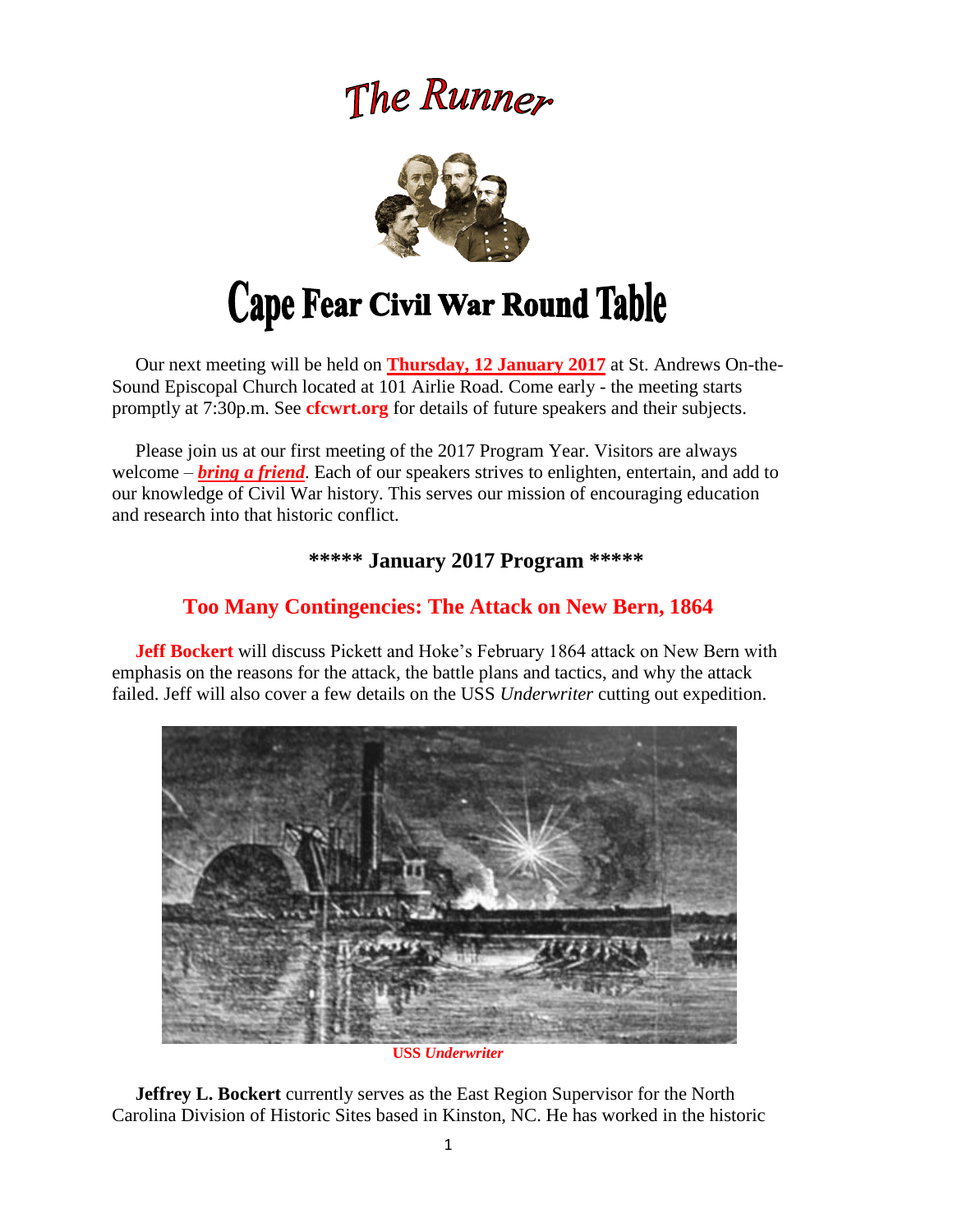site and museum field for over twenty years and prior to arriving in Kinston, he served as the Civil War Specialist for N.C. Department of Natural & Cultural Resources. Jeff's previous work experience includes manager of the President James K. Polk Birthplace, Associate Curator on the Battleship North Carolina and work at the National Archives in Washington, DC. Jeff has also worked in education as an instructor at Brunswick Community College and Wingate University. He is the author of several works on presidential and military history and has been published in works such as White House Studies and Public Historian. Jeff received both his undergraduate degree in American History and his master's degree in European History from UNC-Wilmington.

#### **Editor**

# **\*\*\*\*\* Trivia Questions for January \*\*\*\*\***

1 – Who proposed the Confederate strike against the Union forces occupying New Berne? Why was February 1864 scheduled for the attack against Union army and navy forces?

2 – Who led the Confederate navy's assault on New Bern?

3 – While trying to run the blockade on October 1, 1864, Rose O'Neal Greenhow drown when the small boat carrying her and several others capsized in the rough surf off Fort Fisher. Who discovered her body? Who discovered her gold coins?

4 – Who built the CSS *Albemarle?*

5 – Who sank the CSS *Albemarle?*

#### **\*\*\*\*\* Raffle Winners \*\*\*\*\***

#### **Raffle Master: Ed Gibson**

If you have books, prints, or other items that you would like to donate to the raffle, contact Ed Gibson [\(egibson759@aol.com\)](mailto:egibson759@aol.com) before our next meeting. *The raffle is one of the components which allow the CFCWRT to fund our activities and our speakers*. Please take part in our raffle by contributing items and/or purchasing tickets.

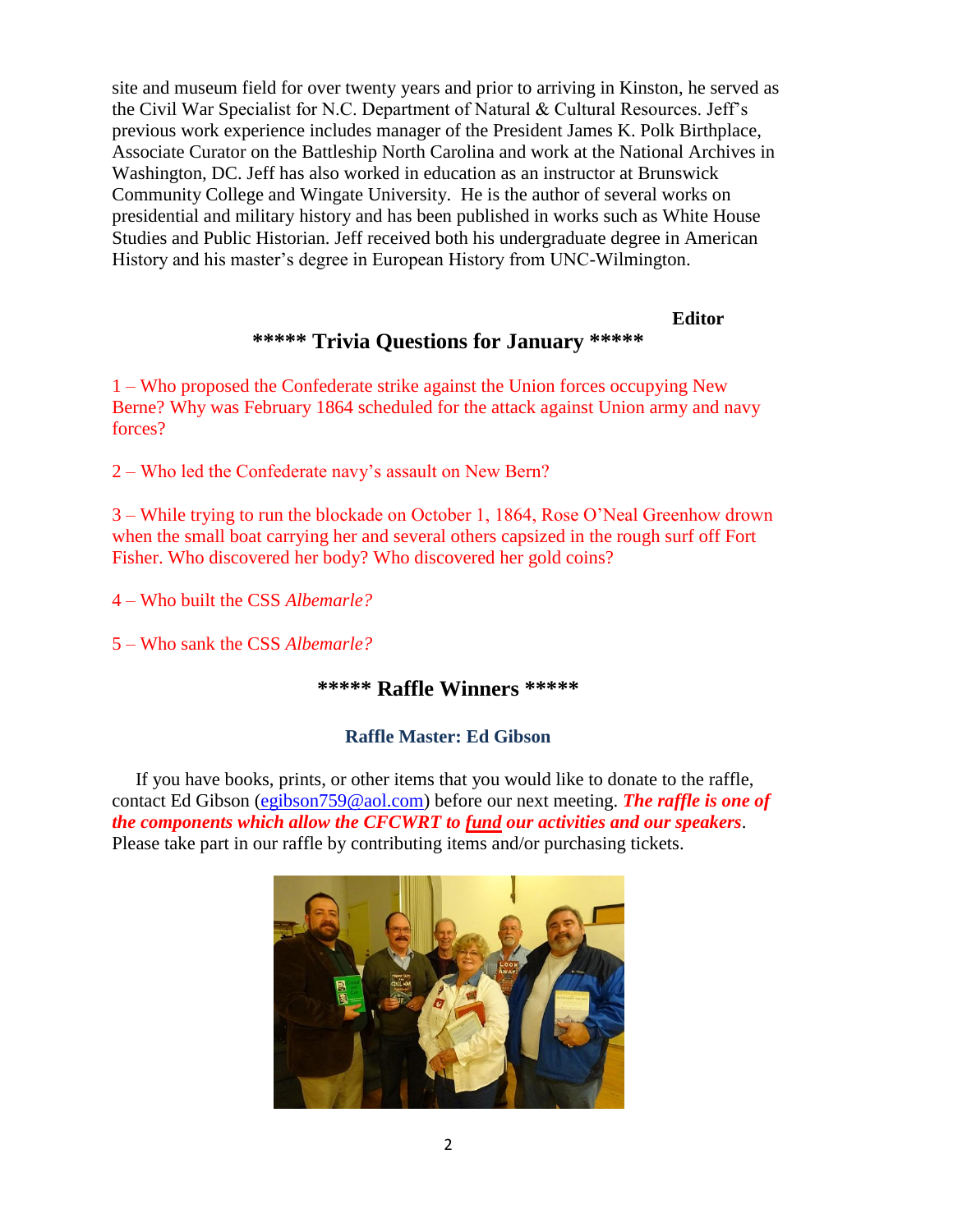| 1861 -                           | Cindy Richards          |
|----------------------------------|-------------------------|
| Look Away -                      | Ed Gibson               |
| Longest Night -                  | Joe Henson              |
| Grant and Lee -                  | <b>Andrew Duppstadt</b> |
| Shiloh -                         | John J. Bolger          |
| Gallant Mrs. Stonewall -         | Cindy Richards          |
| Strange Tales of the Civil War - | Al Anderson             |

# \*\*\*\*\* **Member News & Activities** \*\*\*\*\*



**Blockade Runner the** *Robert E. Lee*

 If you have member news or news about Civil War events that you think would be of interest to CFCWRT membership, send me an email with the details. Thank you.

1 – Wishing all members and friends of the CFCWRT a Prosperous and **Happy New Year!**

2 – If you have plans to do some traveling and want to know upcoming Civil War events in that area, check out *civilwar.travel.* This site is for 2016-2017 events. Listed below are some events scheduled to take place in January.

1 SC "First Day Hike," battlefield tour at Rivers Bridge State Historic Site near Erhardt. 10 am. Free[.southcarolinaparks.com/riversbridge](http://www.southcarolinaparks.com/riversbridge/introduction.aspx)

7-8 SC Civil War show and sale at the Omar Shrine Temple, 176 Patriot's Point Road, Mt. Pleasant, near Charleston. 9 am-5 pm Saturday, 9 am-3 pm Sunday. \$10/adult. [Americandiggerevents.com](http://americandiggerevents.com/)

**14 NC 152nd Anniversary of the Battle of Fort Fisher:** *Desperate bravery and brilliant valor …..*

26 VA Lecture, "'My Dancing Days Are Over:' **The Story of Dorsey Pender**," at the Museum of the Confederacy in Appomattox. 6:30 pm reception, 7 pm lecture. \$10. [www.acwm.org](http://www.acwm.org/)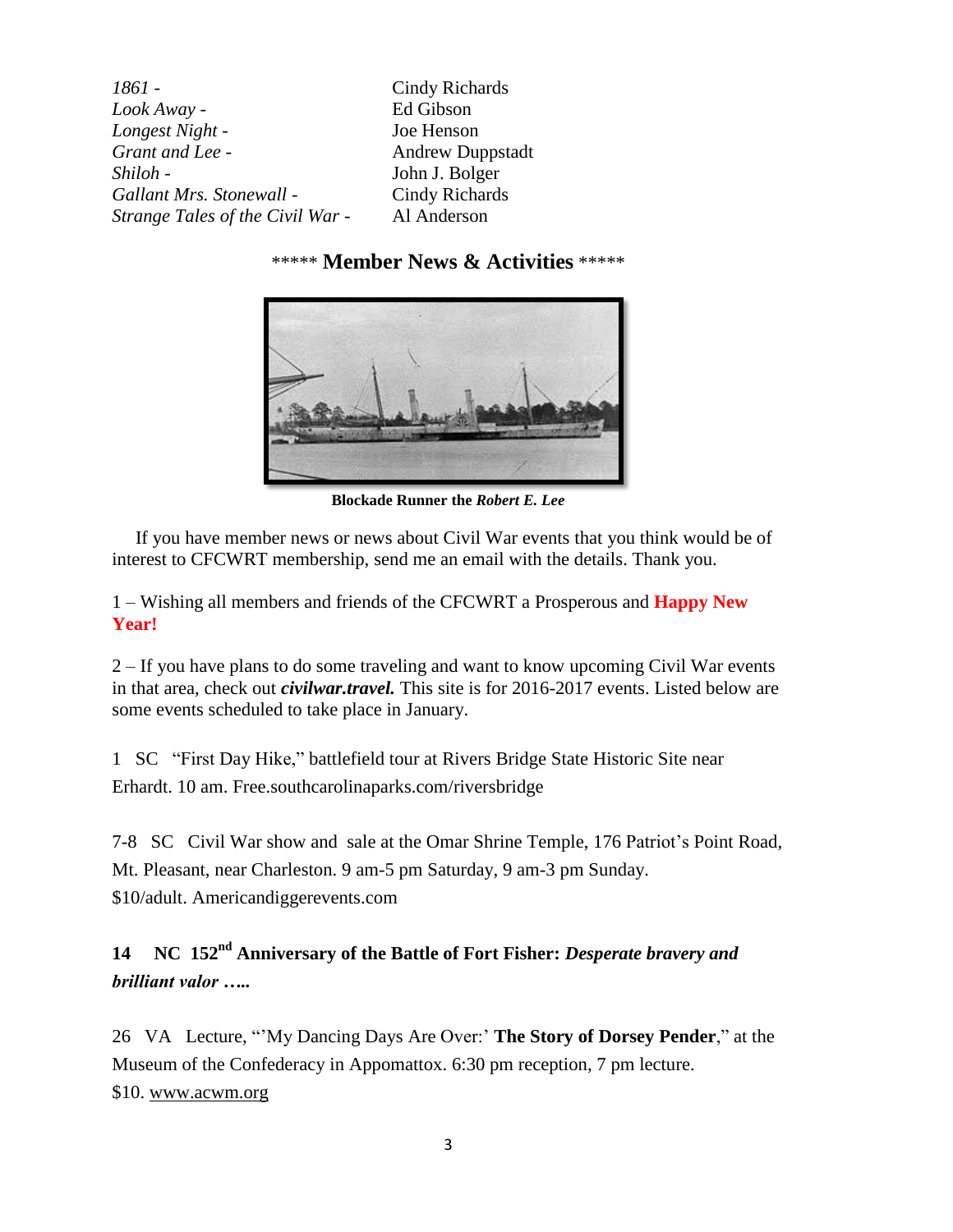29 KS Lecture, "Kansas Day 156!" at Constitution Hall in Lecompton. 2 pm.

\$3. [kshs.org](http://www.kshs.org/)

3 - On **Saturday, January 14, 2017**, Fort Fisher will host its annual living history program marking the **152nd anniversary of the Second Battle of Fort Fisher**. This year's theme, "Desperate bravery and brilliant valor," will focus on the stories of the men who displayed bravery and valor during the afternoon of January 15, 1865.

 Throughout the day, re-enactors will bring the fort to life. Harry Taylor, a local photographer, will be using his 1860s wet-plate photography studio to take photographs for visitors. Infantry units will be available to talk with visitors about camp life, garrison duty, conduct the manual of arms and firing demonstrations. Artillery units will conduct drills and firing demonstrations consisting of the Historic Site's Rifled and Banded 32 pound cannon and the Site's bronze 12-pound Napoleon cannon.

 In the Spencer Theater, two local historians and authors, **Rod Gragg** and **Richard Triebe,** will be presenting stories of the bravery and valor displayed by men at Fort Fisher. Both authors will be on-site during the day to meet the public and sign copies of their books. Period music will be provided by NC favorites the Huckleberry Brothers Band throughout the day.

 The Junior Reserves programming will feature a "School of the Soldier" and a "Secret Codes and Encryption Devices" program. The "School" will be outside and will educate visitors about the life of the Civil War soldier. Inside the museum, "Secret Codes" will help visitors learn about making sure the message gets through your enemy's lines. The program will runs from 10:00 am to 4:00 pm, will be free, and will be open to the public.

 All Fort Fisher programming is made possible with the support of New Hanover County, the Town of Carolina Beach, the Town of Kure Beach, and the Friends of Fort Fisher and its sustaining members.

Source: http://www.friendsoffortfisher.com/images/Powder\_Magazine\_Newsletter-- Falll\_2016.pdf Accessed November 21, 2016.

4 – Mark your calendar. The **CFCWRT Dinner Meeting** will be held on **9 February, 2017** at the Blockade Runner resort at Wrightsville Beach. **Kelly Hinson**  will perform as Confederate spy and diplomat, **Rose O'Neal Greenhow. If you saw Kelly as Mrs. Anna "Stonewall" Jackson last February,** you do not want to miss this year's performance. Dinner, silent auction and theatre will be reasonably priced at \$35 per attendee.



**Confederate Rose**

5- **Cape Fear Civil War Symposium at Fort Caswell, May 5-7, 2017**. Featuring the following speakers: Dr. Robert M. Browning, Jr., Dr. Stephen Wise, Dr. Chris Fonvielle,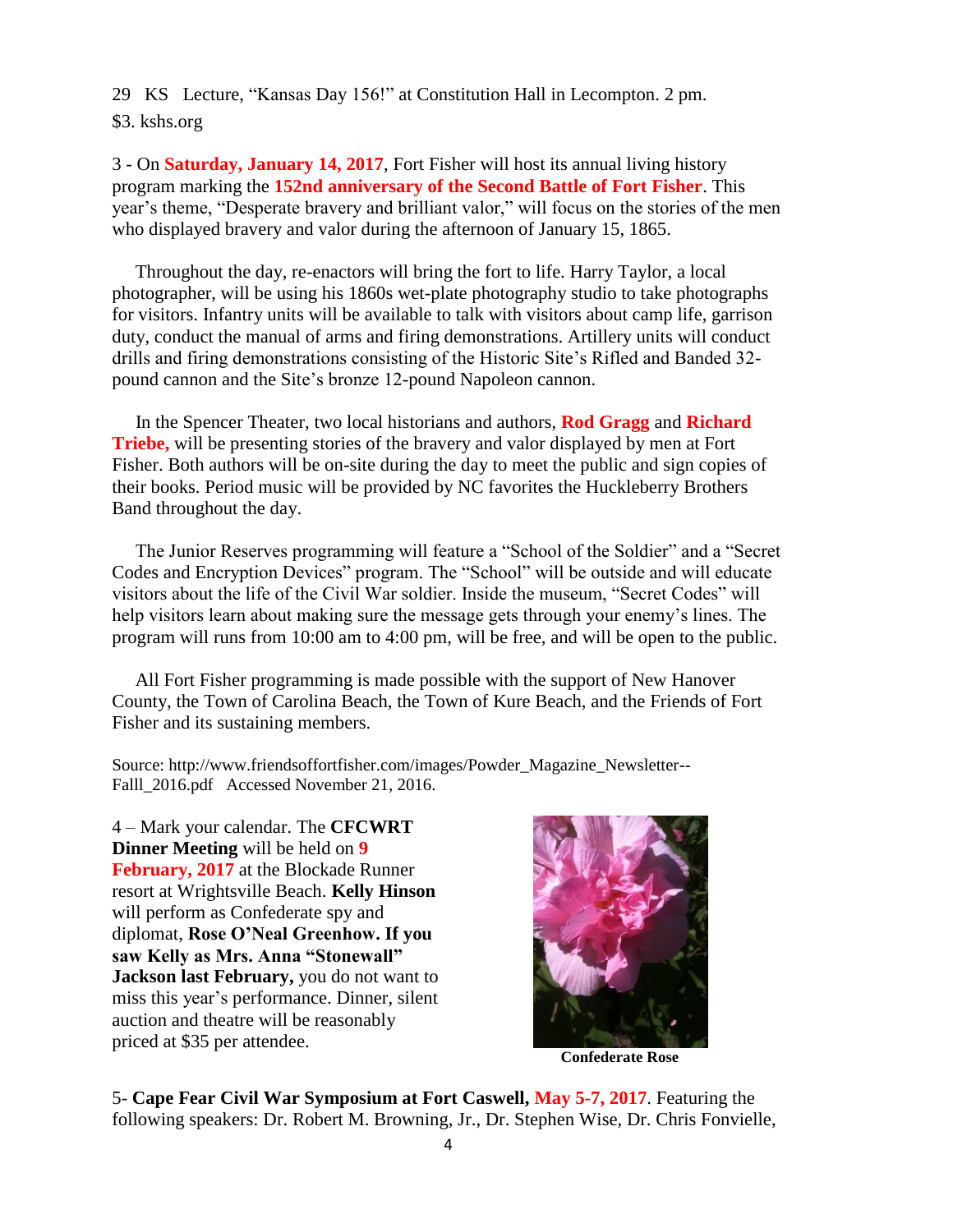Col. Wade Sokolosky and Jim McKee. If you want to learn about Cape Fear Civil War history as it relates to Blockade Running, this is the symposium for you. See **fortcaswell.com** for details and registration form.

#### **\*\*\*\*\* December 2016 \*\*\*\*\***

# **CSS** *Albemarle* **and the Battle of Plymouth**

 **Andrew Duppstadt** provided details of the history of the Civil War as it played out in Eastern North Carolina. The April 1864 effort to recapture this resource rich area was commanded by North Carolinian, General Robert F. Hoke. Hoke's attack to recapture Plymouth was supported by approximately 10,000 Confederate soldiers and the iron clad CSS *Albemarle.* 



**Andrew Duppstadt**

 The Confederate actions proved to be the most successful joint army/navy expedition of the war. With the aid of the *Albemarle* and much hard fighting, Hoke forced the surrender of Union General Wessells' command on April 20, 1864. The *Albemarle,* commanded by Cmd. James W. Cooke, fought and defeated the Union ships, *Southfield and Miami;* hence, the Confederates gained control of the land and waters around Plymouth.

The *Albemarle* was to fight more of the Union fleet in Albemarle Sound on May 5<sup>th</sup>. The Confederates won a costly victory, but the *Albemarle* was forced to return to Plymouth for extensive repairs. With the damage to the iron clad, Hoke's attempt to retake New Bern was effectively ended.

Andrew continued his story with the final fate of the *Albemarle.*

#### **Editor**

# **\*\*\*\*\* Trivia Questions for January \*\*\*\*\***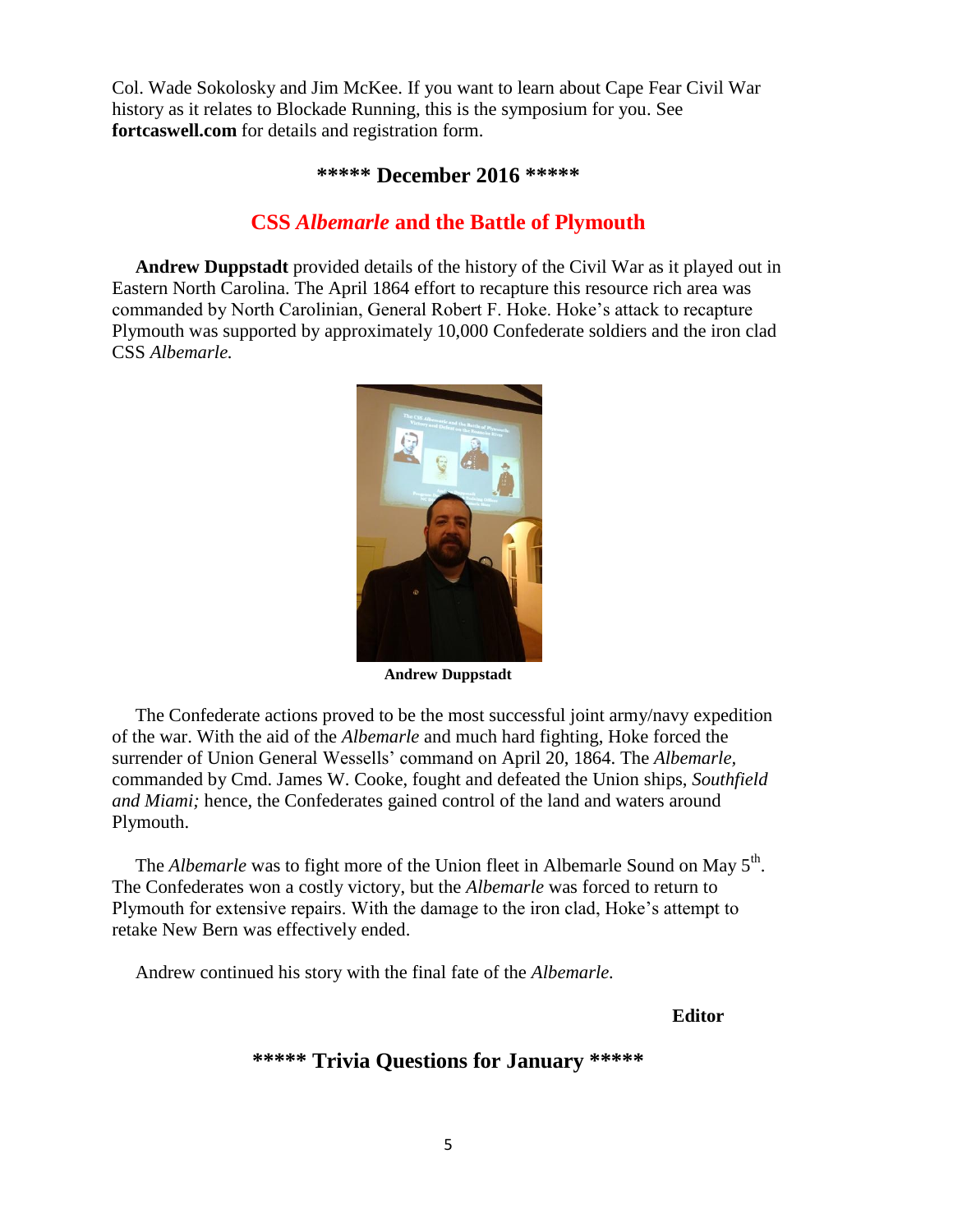1 – Who proposed the Confederate strike against the Union forces occupying New Berne? Why was February 1864 scheduled for the attack against Union army and navy forces? Robert E. Lee. The Army of Northern Virginia was short of rations. The Union occupation of Eastern North Carolina deprived the Confederacy of a bountiful breadbasket that could provision the ANV.

 The Confederacy was an agricultural nation that could not feed itself. Too many fields were uncultivated. Cotton may have been KING at the beginning of the war, but the general population and the military could not eat cotton.

2 – Who led the Confederate navy's assault on New Bern? My favorite Confederate officer, **John Taylor Wood,** led the navy's assault**.** Wood was the grandson of former President Zachary Taylor. Was John Taylor Wood the Forrest Gump of his day? Was it mere chance that Wood was at Hampton Roads on March 9, 1862 (CSS *Virginia vs.* USS *Monitor)*, at Drewry's Bluff on May 15, 1862, abroad the USS Satellite in August 1863, aboard the USS Underwriter at New Berne in February 1864, abroad the CSS Tallahassee in August 1864, or with Jefferson Davis on the "unfortunate day" in Georgia on May 10, 1865?

Lieutenant George W. Gift wrote of the February 1864 New Berne expedition:

 I was with Wood in his late expedition to New Berne, N.C., which resulted in the cutting-out and destruction of the U.S. gunboat Underwriter. It was a bold design and well executed, and Wood deserves much credit. All is due to him and Loyall, as the bulk of the work fell upon the two leading boats. *I am all admiration for Wood. He is modesty personified, conceives boldly and executes with skill and courage.* 

 Modesty personified was a phrase little used to refer to men who risked all in expeditions to strike at their enemies.

Source: [http://www.cfcwrt.org/John%20Taylor%20Wood.pdf,](http://www.cfcwrt.org/John%20Taylor%20Wood.pdf) accessed November 21, 2016.

3 – While trying to run the blockade on October 1, 1864, Rose O'Neal Greenhow drown when the small boat carrying her and several others capsized in the rough surf off Fort Fisher. Who discovered her body? Who discovered her gold coins? Greenhow was a passenger on the blockade runner *Condor* as she was returning from a diplomatic mission to try to influence England and France to the Southern cause. She carried diplomatic dispatches and, importantly to her, 400 gold sovereigns, the royalties for her memoirs that she intended to donate to a Southern Relief Fund. She kept the coins in a bag secured around her neck.

 Greenhow had been imprisoned twice previously by the Federal government. When the *Condor* ran aground trying to avoid the beached blockade runner *Night Hawk,*  Greenhow feared capture and the return to prison or a fate much worst. Captain Hewitt twice said no to her pleas to be put ashore. After two crewmen volunteered to row ashore, Hewett relented. Rose was accompanied by her paramour - Lt. Wilson, Judge Holcombe, the *Condor*'s pilot with his puppy and the crewman. The boat capsized. The others and the puppy survived by swimming back to the boat and clinging to the keel.